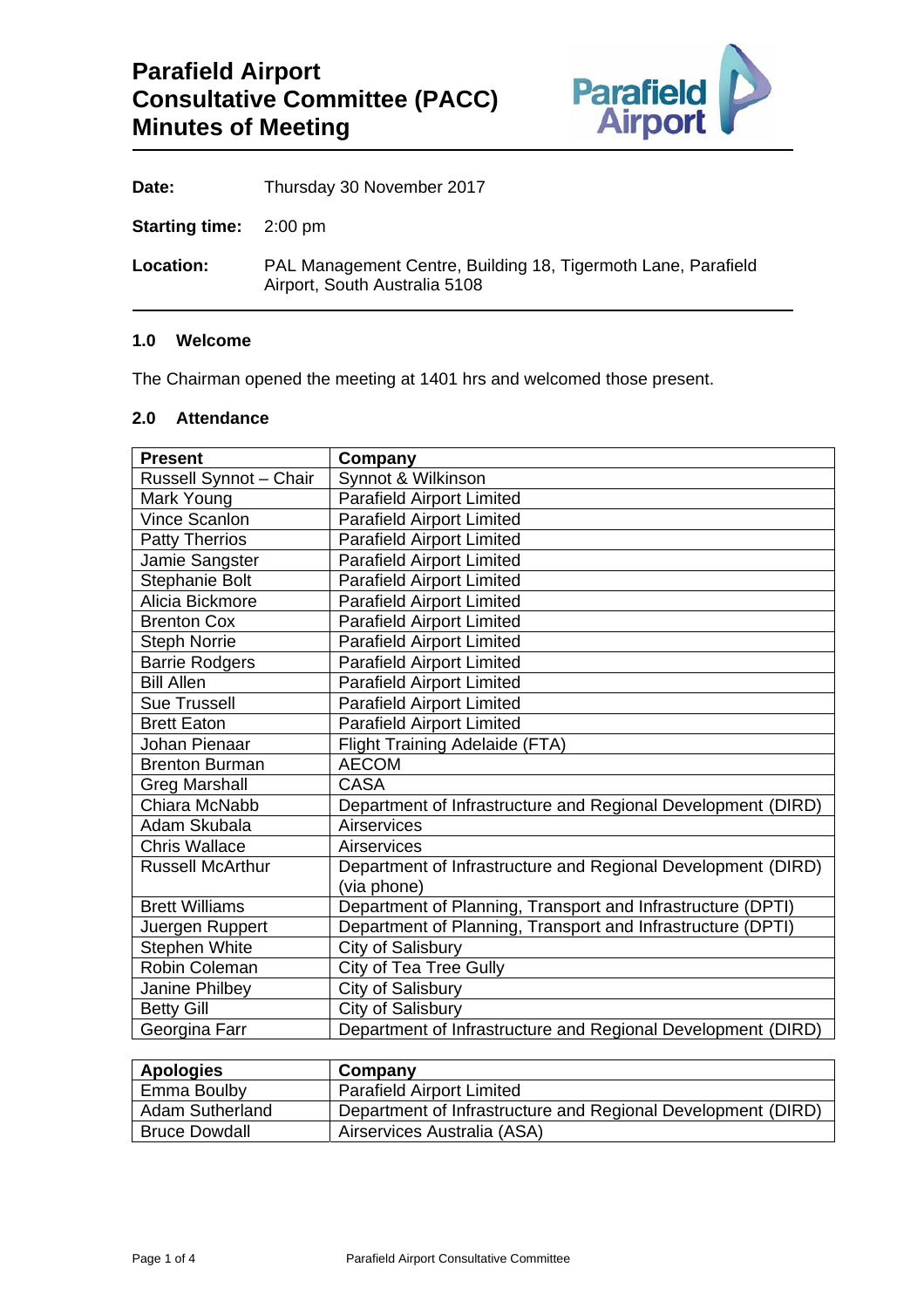# **3.0 MINUTES OF PREVIOUS MEETING – 17 August 2017**

Moved Juergen Ruppert and Seconded Brett Williams - the notes of the 17 August 2017 meeting be adopted and carried.

## **4.0 CORRESPONDENCE**

#### **4.1 Correspondence In:**

Reports

## **4.2 Correspondence Out:**

- Reports, Previous Minutes and Agenda

# **5.0 ACTION ITEMS**

## **5.1 Public Safety Zones and NASG Guidelines from DIRD – ongoing item**

The NASG met on 22 November to consider the targeted consultation around Public Safety Zones. The next step is review the outcomes of the targeted consultation at the Transport Infrastructure and Senior Officials Committee meeting in February 2018 with the intent to commence public consultation in the second quarter of 2018.

## **5.2 The Department Sun-Setting Regulations**

The Department is currently reviewing the Regulations under the *Airports Act 1996*. These Regulations have a 10 year 'sunset clause' – and must be reviewed by April 2018.

#### **5.3 Update on Park and Ride**

The proposed Park and Ride on DPTI land adjacent to Parafield Airport has received Development Assessment Commission approval. The construction component recently went out to tender (tenders are now closed) and DPTI is currently assessing tenders.

# **6.0 AIRPORT UPDATE**

**6.1 Parafield Airport Limited (PAL) Report –** The report was tabled and taken as read.

**6.2 Property and Development and Land Use Report –** The report was tabled and taken as read and the following was noted: The SA ambulance lessor works have reached practical completion with construction completion expected early next year.

**6.3 Environment Report –** The report was tabled and taken as read.

**6.4 Planning Co-ordination Forum (PCF) Report –** tabled with the following noted: A development application for the north-western corner of Main North and Kings Road (opposite Parafield Airport) has been lodged with Council. The application is for a major retail/commercial/bulky goods development of approximately 30,000 square metres in area. The application has been subject to agency referral, with DIRD lodging a submission. A development application for an apartment tower at Mawson Lakes (at least 14 storey's in height) is still being progressed

**6.5 Technical Working Group (PATWG) –** the Committee met this morning including representation from ASA and CASA. The discussion was focused around noise and issues raised during the Master Plan process.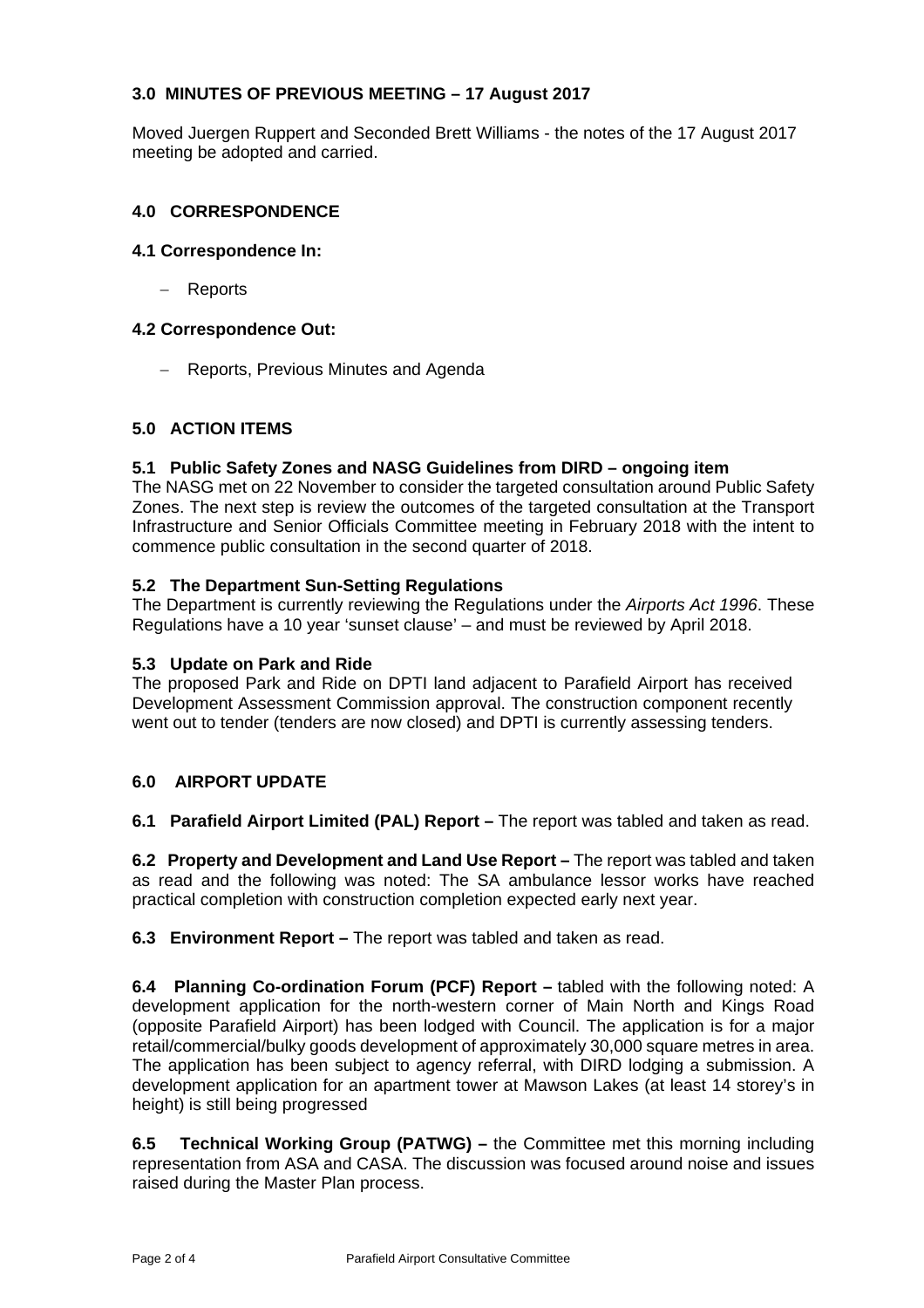Initial issues identified during the Master Plan consultation process for further investigation include:

- Locations of Circuit Training Patterns;
- Altitudes of Circuits over East Para Hills and Brahma Lodge;
- Changes to approach and Departure Flight Paths;
- Alternating Runways to decrease frequencies; and
- Noise Complaints, NCIS system and Noise complaint reporting.

These issues have been prioritised to investigation by the PATWG to see if improvements can be made to lessen any noise impacts. The progress with these investigations will be provided via the PACC.

**6.6 2017 Master Plan Update –** The Master Plan was noted as lodged with the Department on 3 November. The Minister has 50 business days to make a decision from the date of lodgement. It was noted that the 2 councillors from the City of Salisbury who were members of the PACC are not allowed to sit in on council meeting when the Master Plan is discussed due to a perceived conflict of interest.

# **7.0 COMMUNITY AND AIRPORT AGENCY UPDATE**

# **7.1 Federal Department of Infrastructure and Regional Development Report –**

Report was tabled with the following items noted: The Airports Amendment Bill report from the Senate might be delayed as the report on the incident at Essendon Airport has been delayed. This report may be released in mid-2018.

**7.2 State Department of Planning, Transport and Infrastructure Report –** tabled and taken as read.

**7.3 Airservices Australia (ASA) Report –** The following was noted: There were complaints received from 12 complainants during quarter 3 which is down from 16 in the previous quarter. There have been 46 individual complainants for the year to date. On the ASA website you can obtain monthly updates on movement numbers. Parafield Airport movement's number for the first 3 quarters and the total is 20% less than the first 3 quarters of last year. This was discussed at the PATWG and can be explained by the weather and FTA cancellations. The FTA student flying hours are down (51,000 hours last year and 40,000 hours this year). FTA have approx. 40 students from IndiGo Airline and another 21 students will start in January and student levels will likely go back up to levels in previous years.

Airservices online noise reporting which can be accessed here http://www.airservicesaustralia.com/publications/noise-reports/noise-reports/.

The method to lodge a complaint or make an enquiry about aircraft noise or operations with Airservices Noise Complaints and Information Service (NCIS) were noted:

- directly via **WebTrak** www.airservicesaustralia.com/aircraftnoise/webtrak/ using Airservices **online form** –
- www.airservicesaustralia.com/aircraftnoise/about-making-a-complaint/how-tomake-a-complaint/
- by calling  $\overline{1800802}$  584 (freecall). The hotline is staffed Monday to Friday, excluding public holidays, from 9 am-5 pm Sydney time.
- by **fax** (02) 9556 6641 or
- by **mail** Noise Complaints and Information Service PO Box 211, Mascot NSW 1460